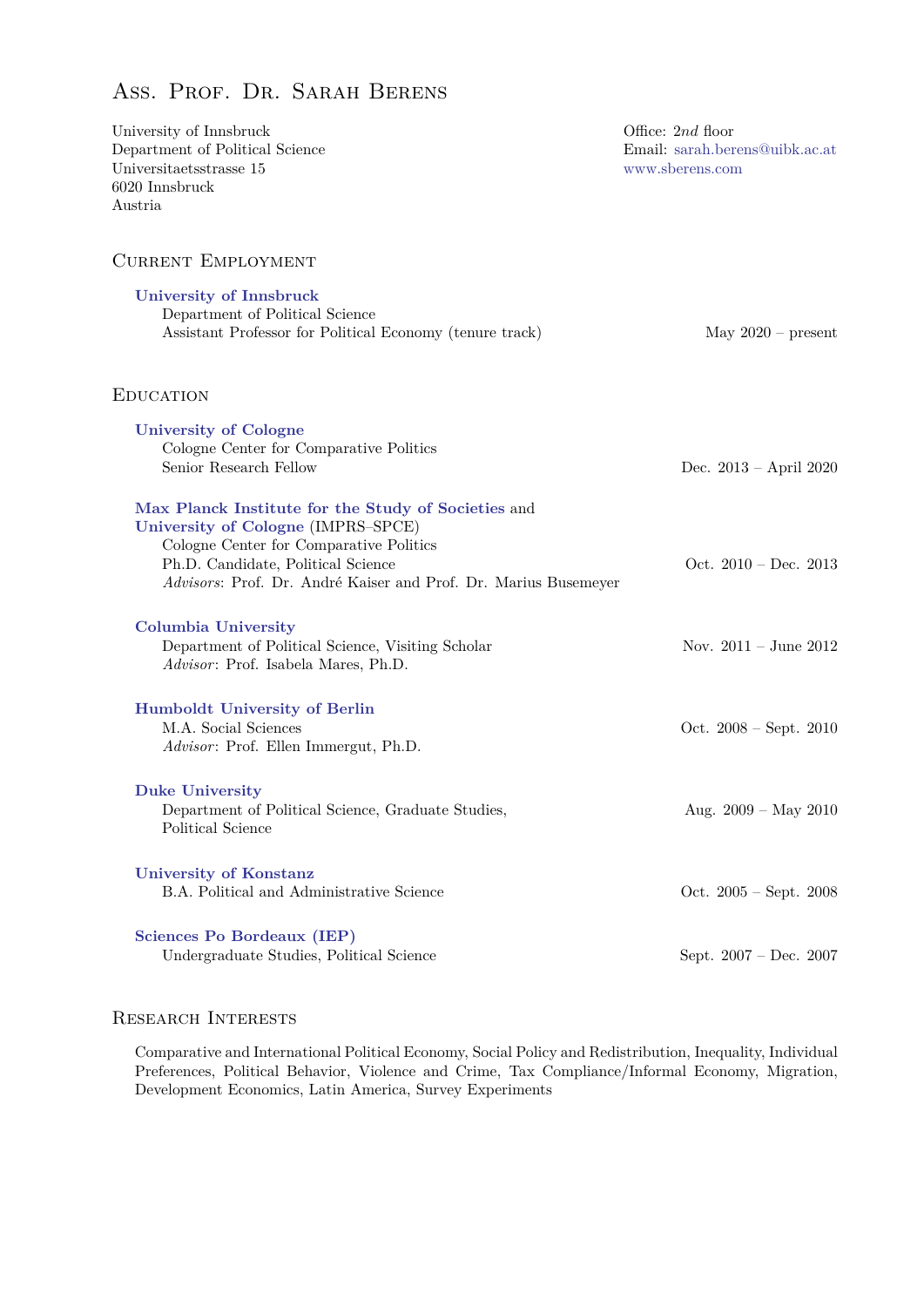## Publications - Peer reviewed

Altamirano, Melina, Berens, Sarah and, Ley, Sandra (2022): Security or Social Spending? Perceptions of Insecurity, Victimization, and Policy Priorities in Mexico and Brazil. *Political Studies* (forthcoming).

Altamirano, Melina, Berens, Sarah and, Deeg, Franziska (2022): [Varieties of Economic Vulnerability:](https://www.cambridge.org/core/journals/latin-american-politics-and-society/article/varieties-of-economic-vulnerability-evidence-on-social-policy-preferences-and-labor-informality-from-mexico/655732446A6152166534145930CA1EC4) [Evidence on Social Policy Preferences and Labor Informality from Mexico.](https://www.cambridge.org/core/journals/latin-american-politics-and-society/article/varieties-of-economic-vulnerability-evidence-on-social-policy-preferences-and-labor-informality-from-mexico/655732446A6152166534145930CA1EC4) *Latin American Politics & Society*, 64(2), 139-168.

Berens, Sarah and Ruth-Lovell, Saskia P. (2021): [How Clientelism Hinders Progressive Social Policy in](https://link.springer.com/article/10.1057/s41269-020-00189-x) [Latin America.](https://link.springer.com/article/10.1057/s41269-020-00189-x) *Acta Politica* (online first).

Altamirano, Melina, Berens, Sarah and Ley, Sandra (2020): [The Welfare State amid Crime: How vic](https://journals.sagepub.com/doi/10.1177/0032329220940850)[timization and fear of crime affect preferences for redistribution in Latin America.](https://journals.sagepub.com/doi/10.1177/0032329220940850) *Politics & Society*, Vol. 48(3): 389–42.

Winner of the 2021 [Seligson Prize](https://www.vanderbilt.edu/lapop/seligson-prize.php) at Vanderbilt University for the best scholarly work using LAPOP's AmericasBarometer data published in the last two calendar years.

Berens, Sarah (2020): [Opting for Exit: Informalization, Social Policy Discontent, and Lack of Good](https://www.cambridge.org/core/journals/latin-american-politics-and-society/article/opting-for-exit-informalization-social-policy-discontent-and-lack-of-good-governance/100327688AA65350454FAC792C766ACC) [Governance](https://www.cambridge.org/core/journals/latin-american-politics-and-society/article/opting-for-exit-informalization-social-policy-discontent-and-lack-of-good-governance/100327688AA65350454FAC792C766ACC) *Latin American Politics & Society*, Vol 62, No2: 1–28.

Berens, Sarah and Kemmerling, Achim (2019) [Labor Divides, Informality and Regulation: The public](https://journals.sagepub.com/doi/full/10.1177/1866802X19843362) [opinion on labor law in Latin America,](https://journals.sagepub.com/doi/full/10.1177/1866802X19843362) *Journal of Politics in Latin America*,Vol. 11(1) 23–48.

Berens, Sarah and Dallendörfer, Mirko (2019) [Apathy or Anger? How Crime Experience Affects Individ](https://journals.sagepub.com/doi/full/10.1177/0032321718819106)[ual Vote Intention in Latin America and the Caribbean,](https://journals.sagepub.com/doi/full/10.1177/0032321718819106) *Political Studies*, Vol. 67(4): 1010–1033.

Berens, Sarah and Gelepithis, Margarita (2019) [Welfare State Structure, Inequality and Public Attitudes](https://academic.oup.com/ser/advance-article-abstract/doi/10.1093/ser/mwx063/4816161?redirectedFrom=fulltext) [towards Progressive Taxation.](https://academic.oup.com/ser/advance-article-abstract/doi/10.1093/ser/mwx063/4816161?redirectedFrom=fulltext) *Socio-Economic Review*, Vol. 17(4): 823–850.

Berens, Sarah and von Schiller, Armin (2017): [Taxing Higher Incomes - What makes the high-income](http://link.springer.com/article/10.1007%2Fs11109-016-9376-2) [earners consent to more progressive taxation in Latin America?,](http://link.springer.com/article/10.1007%2Fs11109-016-9376-2) *Political Behavior*, Vol. 39: 703–729.

Berens, Sarah (2016) [Crowding Out or Welfare Promotion? How Foreign Aid Affects Social Expenditures](http://onlinelibrary.wiley.com/doi/10.1111/spol.12109/abstract) [in Latin American Welfare Systems.](http://onlinelibrary.wiley.com/doi/10.1111/spol.12109/abstract) *Social Policy & Administration*, Vol. 50(3): 353-378

Berens, Sarah (2015) [Preferences on Redistribution in Fragmented Labor Markets in Latin America and](http://journals.sub.uni-hamburg.de/giga/jpla/article/view/902/909) [the Caribbean.](http://journals.sub.uni-hamburg.de/giga/jpla/article/view/902/909) *Journal of Politics in Latin America*, Vol. 7(3): 117–156.

Berens, Sarah (2015) [Between Exclusion and Calculating Solidarity? Preferences for Private versus Pub](http://ser.oxfordjournals.org/content/13/4/651)[lic Welfare Provision and the Size of the Informal Sector.](http://ser.oxfordjournals.org/content/13/4/651) *Socio-Economic Review*, Vol. 13(4): 651–678.

## WORKING PAPERS AND PROJECTS

Berens, Sarah and Deeg, Franziska (2022): Moving North and Coming Back: Migration and Social Policy Preferences.

*Conditional accept at Politics & Society*

Berens, Sarah and Karim, Sabrina: Conflict or Crime? How victimization shapes preferences for public goods provision in Liberia.

*R&R at Journal of Peace Research*

Berens, Sarah and Bastiaens, Ida: Funding Universal Public Goods in the Globalized World: Who Will Carry the Tax Burden?

*R&R at Studies in Comparative International Development*

Berens, Sarah and Brady, David: Ethnic, Linguistic and Religious Heterogeneity and Preferences for Public Goods.

*under review*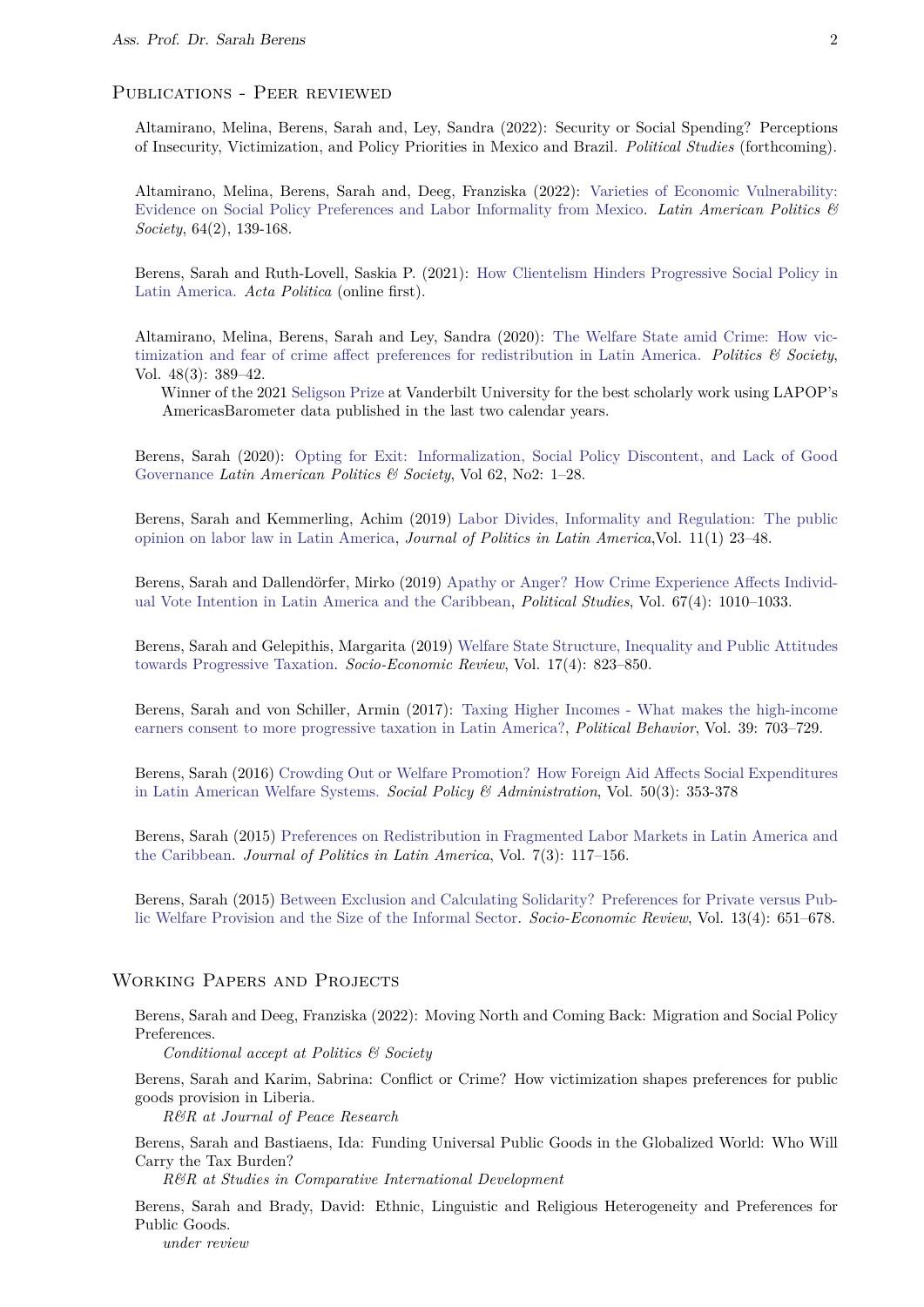López-Cariboni, Santiago, Berens, Sarah, Menéndez, Irene, and von Schiller, Armin: Deferring payment: The compliance effects of communicating state flexibility in the residential electricity sector. *working paper*

Berens, Sarah: Weak States - Strong Preferences? How the Reliability of the State Influences Social Policy Preferences.

*working paper*

Berens, Sarah and von Schiller, Armin: Many reasons to 'not' comply: How government corruption and weak state capacity erode the fiscal contract in Sub-Saharan Africa. *working paper*

Berens, Sarah and Gelepithis, Margarita: Public Support for Embedded Liberalism in the United States: A Survey Experiment.

*working paper*

López García, Ana, Maydom, Barry and Berens, Sarah: Migrants and Fiscal Policy Attitudes: Evidence from a Survey Experiment in Mexico.

*working paper*

Baker, Andy, Berens, Sarah, and Feierherd, Germán: Class/income and redistributive preferences: does item wording matter?

*project*

Berens, Sarah and Scharpf, Adam: Covert Repression and Voting Behavior: The Case of Argentina's Dirty War.

*project*

## Pre-Analysis Plans

López García, Ana, Maydom, Barry and Berens, Sarah: [Unprotected, victimized or opted-out: How](https://osf.io/xus8y) [violence, labour informality and remittances affect public policy preferences in Mexico.](https://osf.io/xus8y) ID: 20220115AA. *Pre-Analysis Plan registered on EGAP*

Berens, Sarah and Gelepithis, Margarita: [Determinants of Public Support for Embedded Liberalism in](https://egap.org/registration/6271) [the United States: A Survey Experiment.](https://egap.org/registration/6271) ID: 20191116AA. *Pre-Analysis Plan registered on EGAP*

Berens, Sarah and Deeg, Franziska: [Hierarchy of Problem Pressure? The layering and gradation of risks](https://egap.org/content/hierarchy-problem-pressure-layering-and-gradation-risks-demand-social-protection-brazil) [on demand for social protection in Brazil.](https://egap.org/content/hierarchy-problem-pressure-layering-and-gradation-risks-demand-social-protection-brazil) ID: 20190724AD.

*Pre-Analysis Plan registered on EGAP*

Berens, Sarah and Deeg, Franziska: [Trade, Migration and Social Policy: How international trade risks](https://egap.org/content/trade-migration-and-social-policy-how-international-trade-risks-and-migration-fows-affect) [and migration flows affect welfare deservingness perception in Brazil.](https://egap.org/content/trade-migration-and-social-policy-how-international-trade-risks-and-migration-fows-affect) ID: 20190724AC. *Pre-Analysis Plan registered on EGAP*

Deeg, Franziska and Berens, Sarah: [Corruption and Social Policy How corruption allegation influences](https://egap.org/content/corruption-and-social-policy-how-corruption-allegation-infuences-support-social-and-security)

[support for social and security policies in Brazil.](https://egap.org/content/corruption-and-social-policy-how-corruption-allegation-infuences-support-social-and-security) ID: 20190724AB.

*Pre-Analysis Plan registered on EGAP*

Berens, Sarah and Franziska Deeg: [Pre-Analysis Plan: The Wall and the Welfare State How changes in](http://egap.org/registration/5290) [trade interdependency between the U.S. and Mexico affect risk perception and individual social policy](http://egap.org/registration/5290) [preferences.](http://egap.org/registration/5290) ID: 20181108AB.

*Pre-Analysis Plan registered on EGAP*

#### Publications - Non-peer reviewed

Berens, Sarah and Gelepithis, Margarita (2020) What do People Want? Explaining Voter Preferences on Tax Policy. *The Politics of Taxation*, eds. Laura Seelkopf & Lukas Hakelberg. (forthcoming).

Baker, Andy, Sarah Berens, Germán Feierherd and Irene Menéndez González (2020) [Labor Informality](https://www.vanderbilt.edu/lapop/insights/IO944en.pdf) [and its Political Consequences in the 2018/19 LAPOP.](https://www.vanderbilt.edu/lapop/insights/IO944en.pdf) *Insights Series*, No. 144: 1-16.

Berens, Sarah (2019) [Democracies in Peril: Taxation and Redistribution in Globalizing Economies. By](https://www.cambridge.org/core/journals/perspectives-on-politics/article/democracies-in-peril-taxation-and-redistribution-in-globalizing-economies-by-ida-bastiaens-and-nita-rudra-new-york-cambridge-university-press-2018-326p-9999-cloth-2799-paper/90A7D7A6DE7D3EB8CE493223947B2C28) [Ida Bastiaens and Nita Rudra.](https://www.cambridge.org/core/journals/perspectives-on-politics/article/democracies-in-peril-taxation-and-redistribution-in-globalizing-economies-by-ida-bastiaens-and-nita-rudra-new-york-cambridge-university-press-2018-326p-9999-cloth-2799-paper/90A7D7A6DE7D3EB8CE493223947B2C28) New York: Cambridge University Press, 2018. 342p. \$99.99 cloth, \$27.99 paper. *Perspectives on Politics*, (forthcoming).

Berens, Sarah and Menéndez, Irene (2019) "Is informal work eroding compliance?" in: Santiago LÃ3pez-Cariboni (guest editor): Political economy of informality in BRIC countries. Book series edited by Edward Mansfield and Nita Rudra, World Scientific Publishing.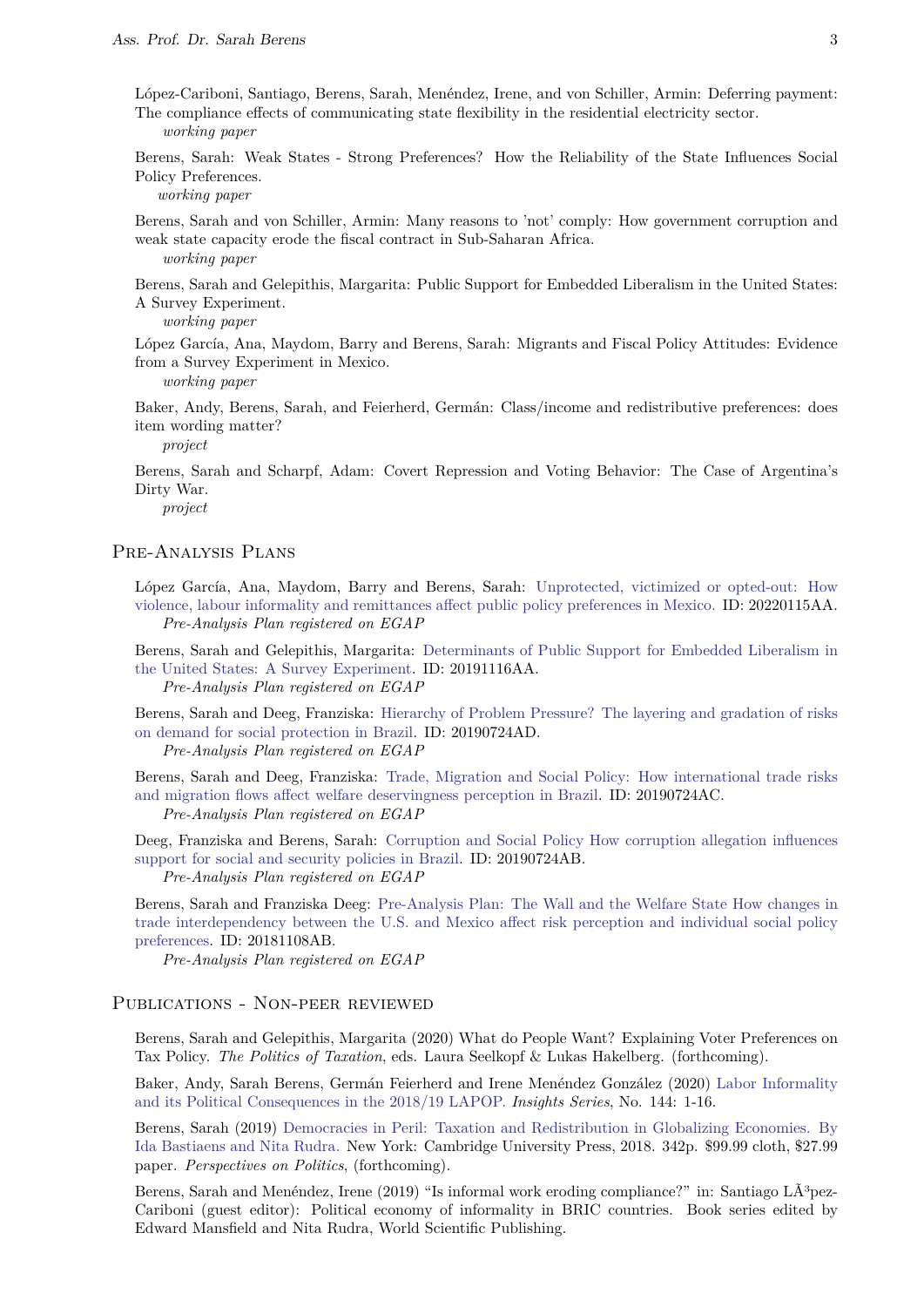Berens, Sarah and Ruth, Saskia P. (2019), "Universal Social Policies and Clientelistic Party Strategies in Latin America", in: Ruth, Saskia P., and Maria Spirova (Eds.), *Clientelism and Democratic Governance in Comparative Perspective*, Colchester: ECPR Press.

Berens, Sarah and Ruth, Saskia P. (2015) Políticas sociales progresistas y estrategias partidarias clientelares: ¿Reconciliando lo irreconciliable? condistintosacentos.com, Instituto de Iberoamérica, Universidad de Salamanca, [\(blog post\)](http://www.condistintosacentos.com/politicas-sociales-progresistas-y-estrategias-partidarias-clientelares-reconciliando-lo-irreconciliable/).

Berens, Sarah (2014) Rezension: Faust, J., & Michaelowa, K. (Hrsg.). (2013). Politische Ökonomie der Entwicklungszusammenarbeit. Baden-Baden: Nomos, 274 S., ISBN: 978-3848704286. *Zeitschrift für Außen- und Sicherheitspolitik*, 7: 265–267.

## Methods Training

- *Introduction to Bayesian Statistics*. University of Cologne, July 4th 2017 Lecturer: Prof. Dr. Richard Traunmüller.
- *Experiments*. University of Cologne, May 24th 2017 Lecturer: Prof. Macartan Humphreys PhD.
- *Multilevel Analysis*. Social Science Research Center Berlin (WZB), December 11th-14th 2012 Lecturer: Prof. Andrew Fullerton.
- *Design and Analysis of Sample Surveys*. Columbia University, Spring Term 2012 Lecturer: Prof. Andrew Gelman.

*Introduction to Structural Equation Modeling with Focus on Cross-Cultural Comparisons*. University of Cologne, October 2011

Lecturers: Prof. Dr. Elmar Schlüter and Prof. Dr. Peter Schmidt.

- *Causal Analysis*. University of Cologne, Spring Term 2011 Lecturer: Prof. Dr. Hans–Jürgen Andreß.
- *Multiple Regression Analysis*. ECPR Summer School in Methods and Techniques, Ljubljana 2011 Lecturer: Prof. Dr. Bernhard Kittel.
- *Applied Microeconometrics Program Evaluation*. University of Cologne, Fall Term 2010 Lecturer: Prof. Dr. Marco Caliendo.

#### Research visits

#### [Vanderbilt University](https://www.vanderbilt.edu)

Visiting Scholar, Jan-Feb 2019, Nashville, TN, USA. *Host*: Prof. Noam Lupu Ph.D.

#### [Cornell University](http://government.cornell.edu/faculty)

Visiting Scholar, Oct-Nov 2018, Ithaca, NY, USA. *Host*: Prof. Kenneth Roberts Ph.D.

#### [UC Riverside](http://facultyprofiles.ucr.edu/spp_dept/faculty/David_Brady/)

Visiting Scholar for Project Meeting, Sept. 4th-15th 2017, Riverside, CA, USA *Host*: Prof. David Brady Ph.D.

#### [Inter-American Development Bank](http://www.iadb.org/en/inter-american-development-bank,2837.html)

Visiting Scholar, Sept. 5th-8th 2016, Washington, D. C., USA. *Host*: Fabiana Machado, Ph.D.

#### [University of Queensland](https://www.issr.uq.edu.au/project-program/life-course-centre)

Institute for Social Science Research, Life Course Centre Visiting Scholar and LCC Fellow, October 2015, Brisbane, Qld, Australia. *Host*: Prof. Lorraine Mazerolle, Ph.D.

## INVITED TALKS

Political Economy Research Seminar, Collegio Carlo Alberto, Turin, April 28th 2022.

Peace Science OPSC, Vanderbilt University, April 24th 2020.

Department of Political Science – Research Seminar, Johannes-Gutenberg University of Mainz, December 11th 2019.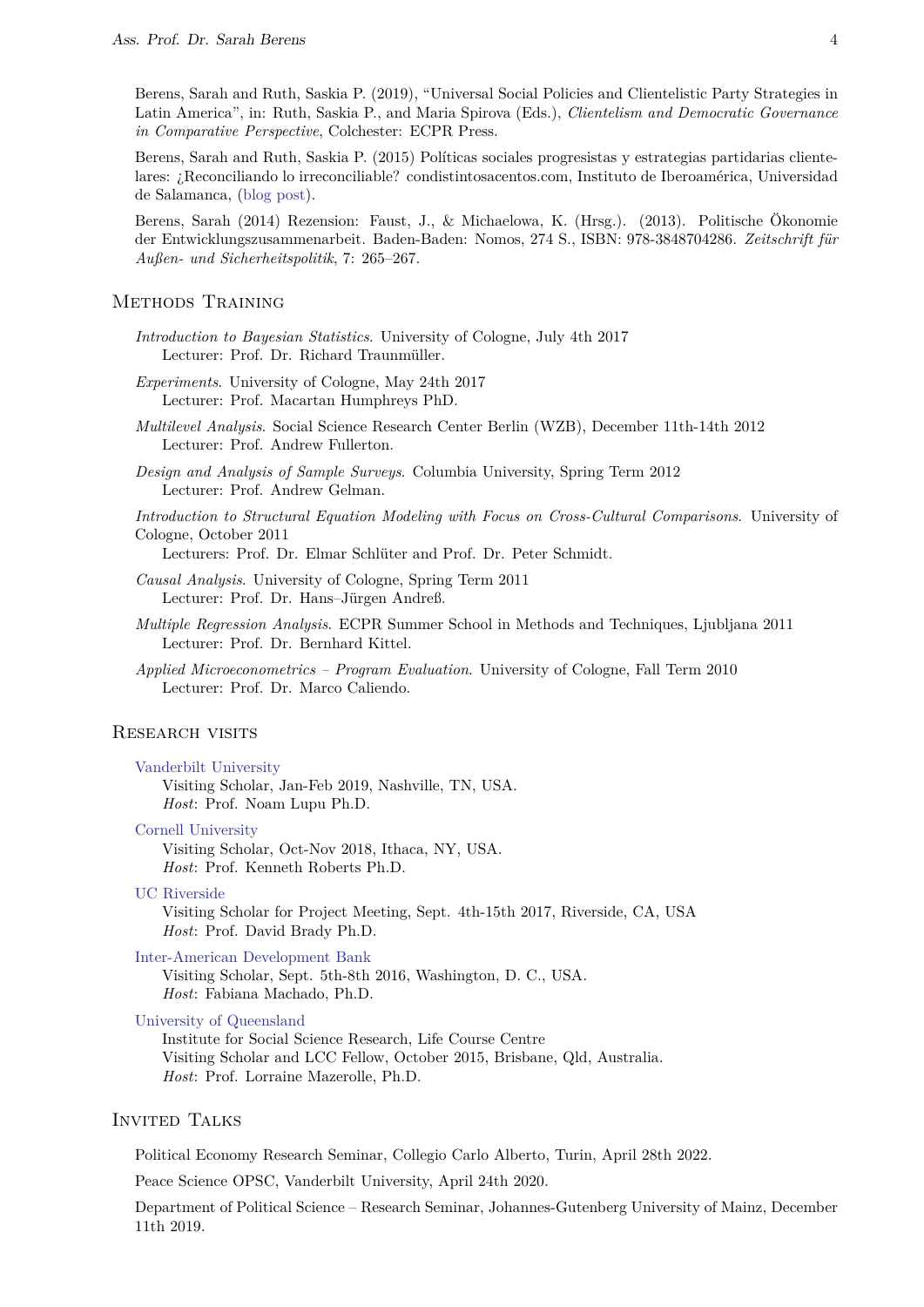PSAC seminar, Cornell University, October 26th 2018.

The left hand and the right hand: Linking the politics of social welfare and crime control - Workshop organized by Peter Starke and Marianne Ulriksen from University of Southern Denmark, Copenhagen, December 13th-14th 2017.

- Comparative Political Economy Research Workshop (CPE, lecture series), University of Konstanz, Oct. 30th 2017.
- Political Economy Research Group (PERG) seminar at Central European University, Budapest, Nov. 24th 2016.
- University of Bremen, Final Conference of the Collaborative Research Center 597 "Transformations of the State" Panel 5 'Social and Political Effects of Welfare State Transformation', April 3rd-4th 2014.
- University of Konstanz, Chair of Political Science of Prof. Dr. Marius Busemeyer, July 11th 2013.

#### **CONFERENCES**

EPSA, Prague, 2022.

APSA Seattle, USA, September 2021 (virtual conference).

EPSA, 2021 (virtual conference).

REPAL Annual Conference, July, 2021, Cornell University, Ithaca, NY, USA, (virtual conference).

MPSA Chicago, USA, April 14th-18th 2021 (virtual conference).

Swiss Political Science Association Annual Conference, Bern Feb. 4th-5th 2021 (virtual conference).

"Politics of Crime Control and Social Protection", UoC virtual workshop, October 15-16 2020, coorganized with Franziska Deeg.

APSA, San Francisco, USA, 2020 (virtual conference).

EPSA, Prague, Czech Republic, 2020 (canceled due to COVID 19).

MPSA Chicago, USA, 2020 (canceled due to COVID 19).

Causal Mechanisms in the Analysis of Social Policy Dynamics, CRC 1342 "Global Dynamics of Social Policy", November 7th-8th 2019, University of Bremen, Germany.

Handbook Workshop: The Politics of Taxation. October 10th-11th 2019, University of Bamberg, Germany.

EPSA, Belfast, June 20th-22nd 2019.

Annual conference of the DVPW Political Economy Section, May 23rd-24th 2019, University of Konstanz, Germany.

"Societies under Stress" Workshop at Ohio State University, Columbus, Ohio, Nov 29th-Dec 2nd 2018, co-organized with Sarah Brooks (OSU) and Georg Wenzelburger (Technical University Kaiserslautern).

EPSA, Vienna, June 21st-23rd 2018.

MPSA, Chicago, April 4th-8th 2018.

APSA, San Francisco, USA, Aug. 30th-Sept. 3rd 2017.

EPSA, Milan, Italy, June 22nd-24th 2017.

Red de Economía Política de América Latina (REPAL), 4th Annual Conference, Lima, Peru, April 27th-28th 2017.

LASA, Lima, Peru, April 29th-May 1st 2017.

APSA, Philadelphia, Sept. 1st-4th-2016.

EPSA, Brussels, 23rd-26th 2016.

New Approaches to the Political Economy of Social Policy, Workshop organized together with Irene Menéndez and Santiago López Cariboni, University of Cologne, May 23rd-24th 2016.

MPSA, Chicago, April 6th-10th 2016.

Mexican Politics & Beyond, Workshop, Discussant, University of Zurich, February 16th 2016.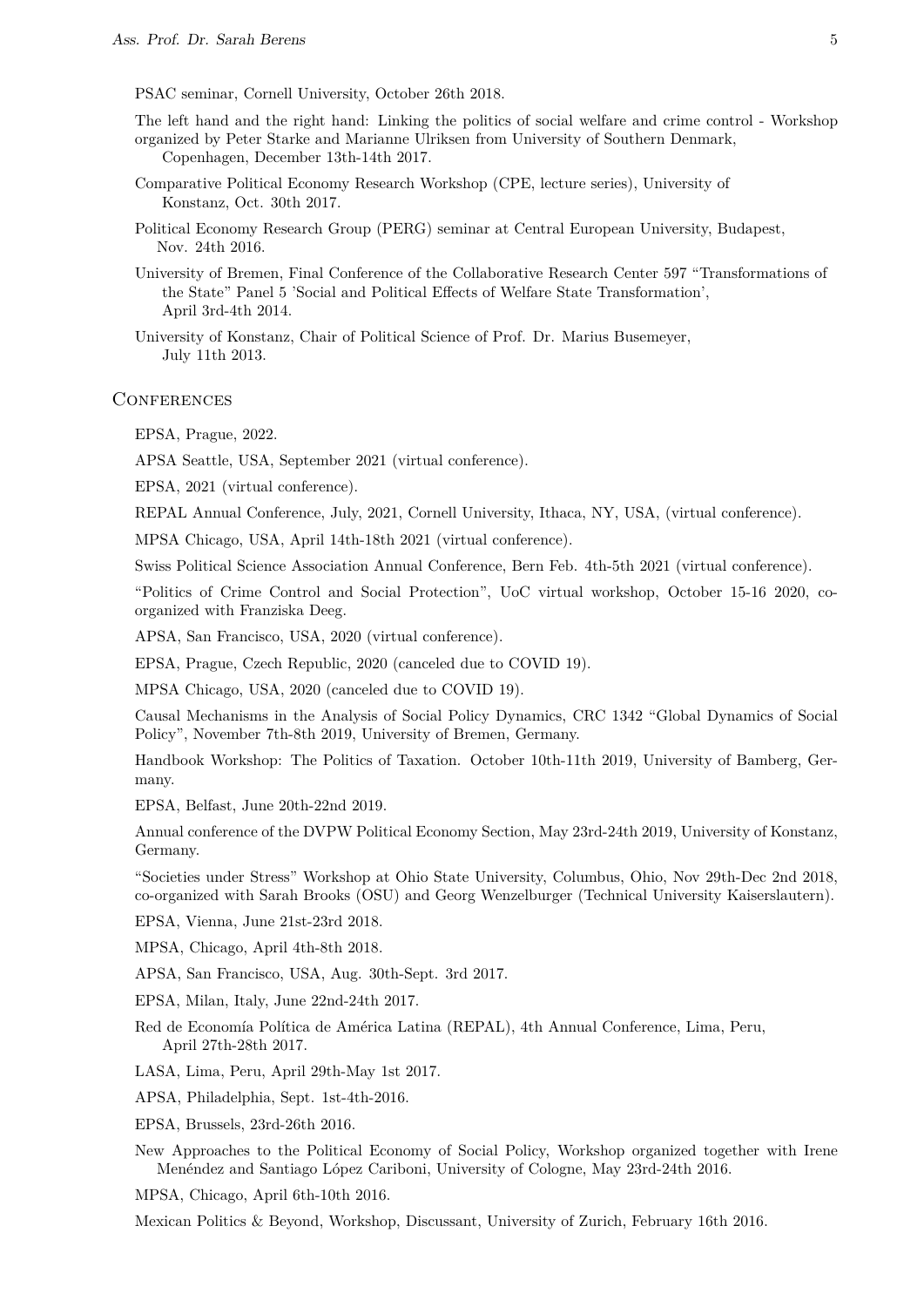- Social Policy & Clientelism, Workshop at CCCP, University of Cologne, organized together with Prof. Herbert P. Kitschelt (Duke University), November 7th 2015.
- EPSA, Vienna, June 25th-27th 2015.
- ECPR Joint Sessions, University of Warsaw, Poland, March 29th-April 2nd 2015 in the panel: The New Politics of Taxation.
- DVPW Comparative Political Science Section Conference: World Regions Compared: Polity, Politics and Policy, GIGA Hamburg, February 25th-27th 2015.
- The Transformation of Latin American Social Policy: Dynamics, Institutions and Outcomes, University of Bath, November 7th 2014.
- ECPR General Conference, Glasgow, September 3rd-6th 2014.
- ECPR Joint Sessions, University of Salamanca, Spain, April, 10th-15th 2014. in Panel: Political Clientelism and the Quality of Public Policy.
- ESPAnetWorkshop, Privatization and Marketization of Social Services and Social Programs. Max Planck Institute for the Study of Societies, November 14th-15th 2013.

Justice, Taxation and Social Policy, University of Salzburg, August 22th-24th 2013.

- SASE Mailand, June 27th-29th 2013.
- IWEC Shifting to Post-Crisis Welfare States in Europe? Berlin, June 4th-5th 2013.
- MPSA Chicago, April 11th-14th 2013.
- ECPR Joint Sessions, Johannes Gutenberg University, Mainz, Germany, March 11th-16th 2013 in Panel: Socio-Economic Inequalities and Cleavages in Post-Modern Societies.
- ECSR/EQUALSOC Conference on Economic Change, Quality of Life and Social Cohesion Poster Session, University of Stockholm, September 24th-26th 2012.
- ECPR Graduate Student Conference. Jacobs University, Bremen July 4th-6th 2012.
- NYU Graduate Student Conference on Political Economy, The Alexander Hamilton Center for Political Economy at New York University, May 9th 2012.
- Comparative Politics Workshop, Political Science Department Columbia University, December 12th 2011.

## Teaching Experience

Teaching Certificate (50 hours of courses + seminar paper and practical semester) awarded by the University of Innsbruck, March 2022

Risks & Politics University of Cologne, MA seminar: Winter term 2019/20

Research Logic & Research Design University of Cologne, MA seminar: Summer term 2019, University of Innsbruck, Summer term 2021

Comparative Political Institutions University of Cologne, MA lecture: Winter term 2016/17, Winter term 2017/18

The Political Economy of Public Finance in Developing Countries University of Cologne, MA/PhD course: Summer term 2016

Distributive Politics

University of Cologne, MA/PhD course: Winter term 2014/15; 2015/16; Summer term 2017; Winter term 2018/19

Social Policy in Developing Economies University of Cologne, MA course: Summer term 2014

## *BA Level*:

Survey Methodology in Social Policy Research University of Innsbruck, BA course: Winter 2020/21

The Politics of Development University of Cologne, BA course: Summer term 2018, BA course Summer term UIBK 2020, Winter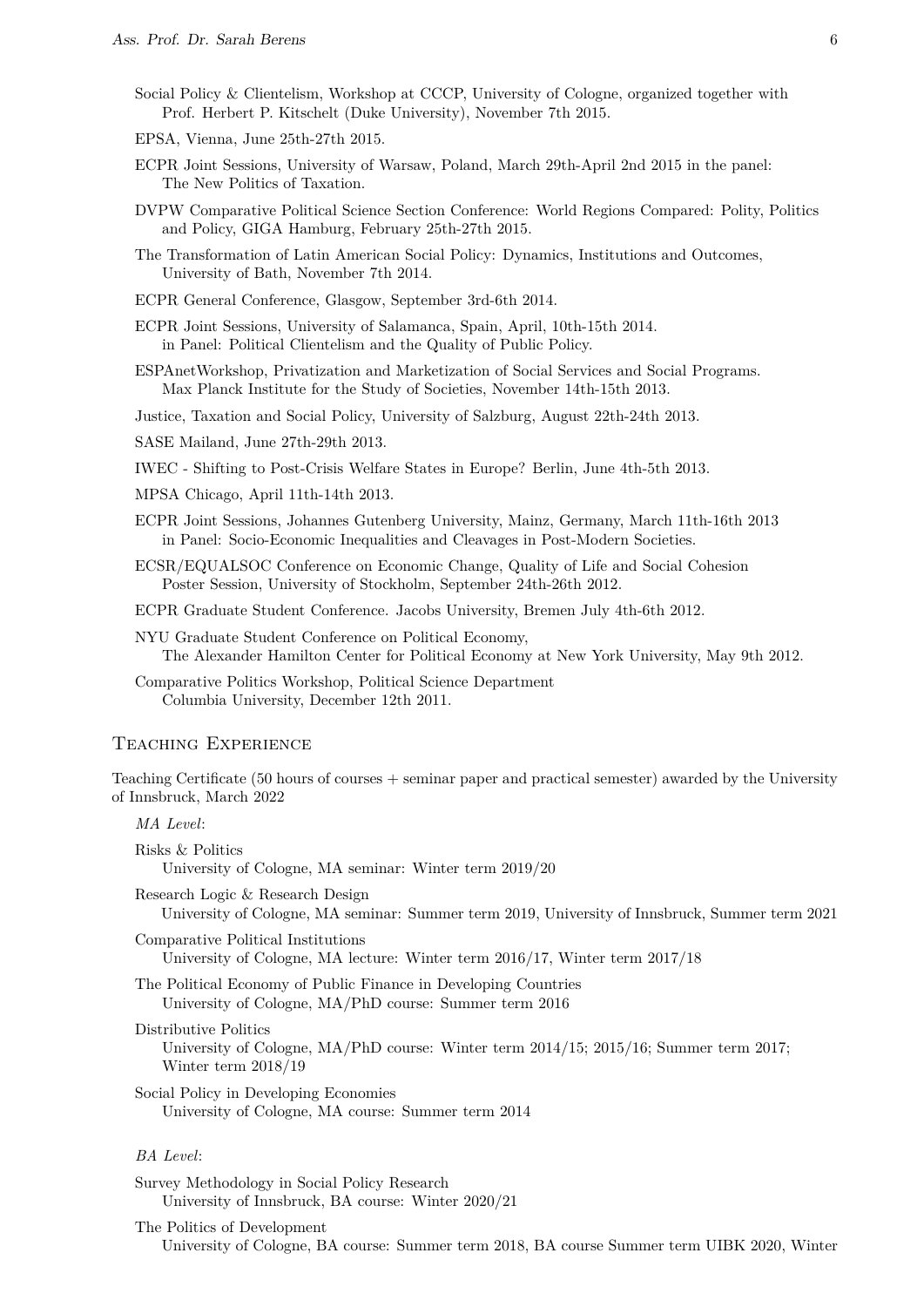#### 2020/21

Comparative electoral- and party systems (in German) University of Cologne, BA course: Summer term 2015

The Political System of the Federal Republic of Germany from a Comparative Perspective (in German) University of Cologne, BA course: Winter term 2012/2013; Winter term 2013/2014

#### Professional Experience

Youth League Department, Municipal Government Si Fang District Qingdao – Internship, Qingdao, China, January – March 2008.

Social Science Research Center Berlin (WZB), student assistant, research unit: Markets and Politics – The Future of Fiscal Federalism, Dr. Benny Geys, Feb. 2009 – July 2009.

Goethe Institut Osaka – Internship, Osaka, Japan, April – June 2007.

Kyoto Gaidai – University of Foreign Studies, teaching assistant for English and German as a foreign language, Kyoto, Japan, March – June 2007.

#### Research Grants

Tiroler Wissenschaftsförderung, Land Tirol, research grant: "Varieties of Violence: How crime affects public policy preferences in developing countries."

Grant: 15.000e

NetEx Grant 2019, University of Cologne, to organize an international workshop at University of Cologne in 2020.

Grant:  $4.995 \in$ 

ECONTribute research grant, University of Cologne, to conduct a survey experiment on MTurk in the United States.

Grant:  $3.000 \in$ 

NetEx Grant 2018, University of Cologne, for research stay at Vanderbilt University Jan-Feb 2019. Grant:  $4.970 \in$ 

Fritz Thyssen Foundation: Workshop Grant to organize "Societies under Stress: Investigating the relationship between welfare and penal policies in an era of rising insecurities" at Ohio State University, Columbus, Ohio, Nov 29th to Dec 2nd 2018, together with Prof. Dr. Georg Wenzelburger Grant: 10.000e

Collaborative Research Center 1342 "Global Dynamics of Social Policy", Project B03 "International Complementarities in the Development of National Welfare States: The Transatlantic Sphere 1870-2020" as principal investigator together with Prof. Dr. Philip Manow (University of Bremen), funded by the German Research Foundation, project period 2018-2021, approved on Nov 27th 2017:

approximately  $403.200 \in$ 

Competence Area II Social and Economic Behavior Grant 2017:  $6.500\text{€}$ to organize and conduct the lecture series "Microfoundations of Politics" at UoC

Mobility Grant 2017, University of Cologne Grant:  $2.400 \in$ 

International Activities in the Competence Areas of the University of Cologne Grant 2016: 19.610 $\in$ to fund the international workshop "New Approaches to the Political Economy of Social Policy" at UoC (May 23*rd* − 24*th* 2016)

Competence Area II Social and Economic Behavior Grant 2016:  $3.000\in$ to organize and conduct the lecture series "Microfoundations of Politics" at UoC

#### Fellowships

R. Taylor Cole Scholarship, Duke University, 2009 – 2010.

International Max Planck Research School on the Social and Political Constitution of the Economy (IMPRS-SPCE), Ph.D. Stipend 2010 – 2013.

DAAD Travel Grant for EPSA, Vienna, Austria, 2015

DAAD Travel Grant for LASA, Lima, Peru, 2017

DAAD Travel Grant for EPSA, Vienna, Austria, 2018